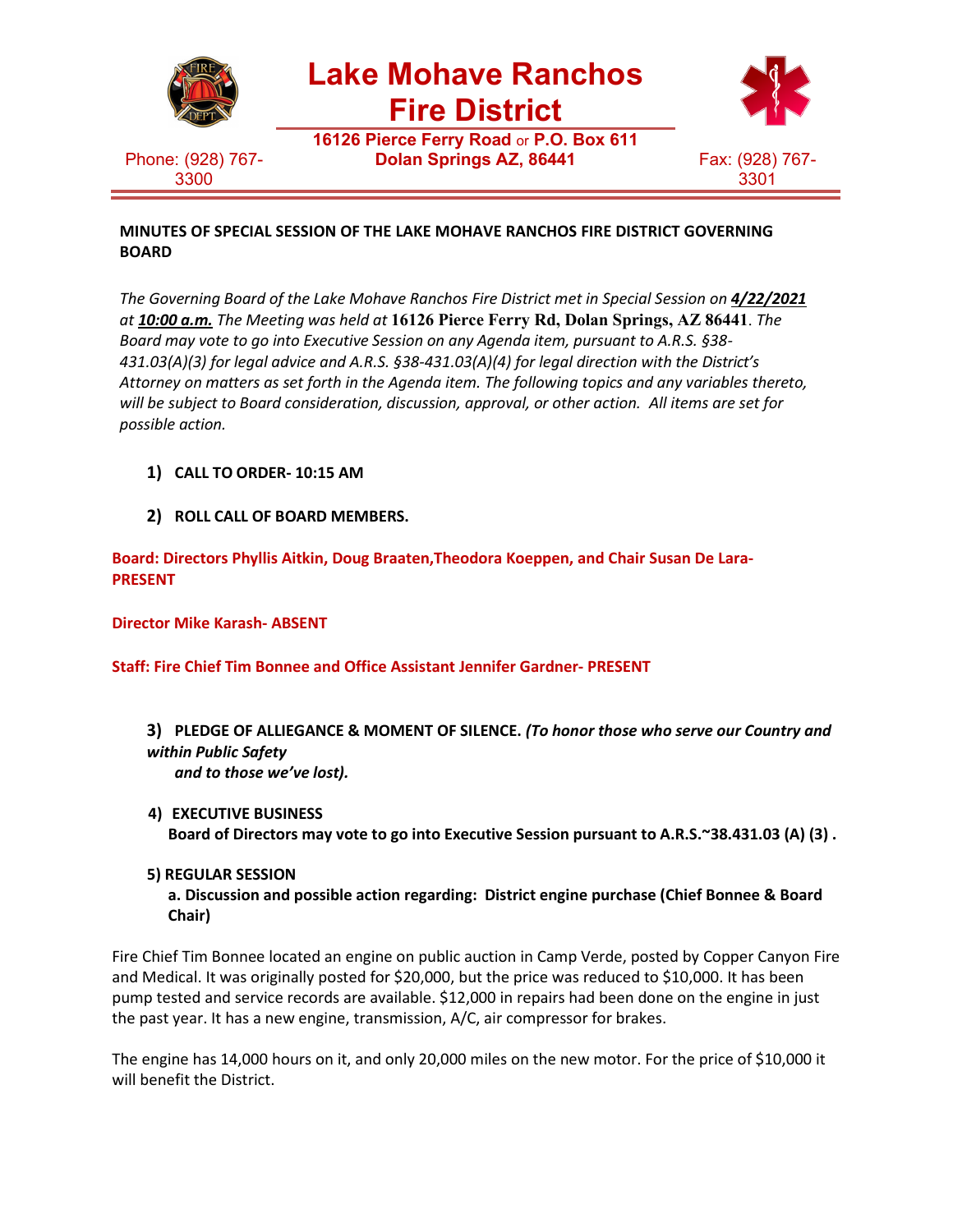Chair De Lara said that the District is in a cash position at the moment. Also, Gabe Buldra had mentioned that if the purchase was going to be made, it should be done before the start of the new budget year.

# **Motion: Purchase the Type 1 engine from Copper Canyon Fire and Medical- Director Aitken. Seconded: Director Koeppen**

**Vote: Directors Aitken, Braaten, Koeppen, and Chair De Lara- AYE.**

### **b. Discussion and possible action regarding: Past Employee Benefit Pay (Director Aitken)**

Director Aitken said that it was brought to the Board's attention in a previous meeting that there was a lack of action in May 2020 regarding Fire Chief Bonnee's benefits. The contract drawn up at that time needs to be honored. She said she would like a check drawn up today to cover the missing funds.

De Lara mentioned that the previous Board paid Attorney Wittington to draw up a contract to be used with any Fire Chief that was hired. There would be a guaranteed 5% pay increase upon contract renewal. It was later changed to 2.5%. De Lara then said that, when negotiating Fire Chef Tim Bonnee's contract for his previous employment, the District removed the clause with the automatic pay raise because of the problems encountered with a previous Fire Chief. They counterbalanced this decrease with benefits.

The Administrative Assistant from this time period was instructed to set up insurance and retirement for the Fire Chief on June 1<sup>st</sup> of that year. It was not done. Fire Chief Bonnee said he complained in October, in which the Board again instructed the Administrative Assistant to set up the benefit accounts. It was still not done.

Chair De Lara mentioned that the Administrative Assistant was not reprimanded, and a few months later Fire Chief Bonnee was dismissed.

The Fire Chief noted that \$8,619.91 was not paid by the District at the time of his previous employment. Director Braaten asked if this amount could be fed into a current retirement account, and Chair De Lara mentioned that it would be better to give the Fire Chief the amount directly.

### **Motion: Issue \$8,619.91 to Fire Chief Tim Bonnee in replacement of the funds lost at the time of separation from LMRFD: Director Aitken. Seconded: Director Koeppen**

# **Vote: Directors Aitken, Braaten, Koeppen, and Chair De Lara- AYE.**

### **c. Discussion and possible action regarding: Doug Braaten comments on social media (Board Chair)**

Chair De Lara expressed concerns that Director Braaten made some comments on social media that the Attorney General would find issue with. If the Attorney General sees any violations, they may fine Board Members and the District.

According to the AG, complaints from social media posts need to be ignored. Chair De Lara brought up a couple of instances on social media that may be of concern, including a

| w<br>'ersion:-                        |  | . .<br>$\mathbf{D}$ |
|---------------------------------------|--|---------------------|
| 71 I<br>-<br>.<br>$\bm{\pi}$<br>$\pi$ |  |                     |